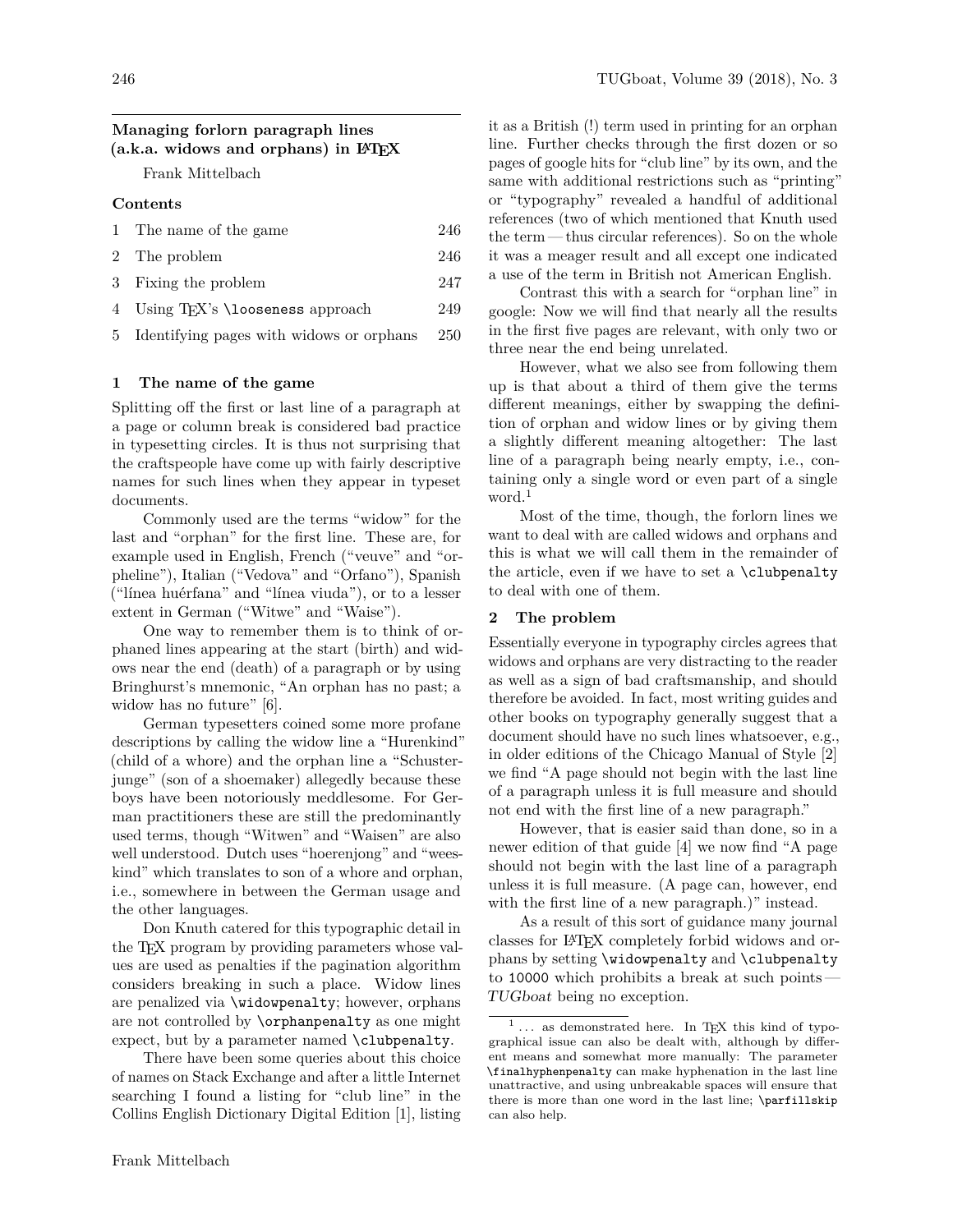But doing this introduces severe problems: As LATEX (and in fact all major typesetting systems to date) use a greedy algorithm to determine the pagination of a document, it will recognize problems with orphan or widow lines late in the game and will have only the current page to work with. This means the best it can do to avoid the situation is to push an orphan to the next page if there is not enough room to squeeze in another line. The same happens with widows; here L<sup>AT</sup>FX is forced to move the second-last line to the next page even though it would still nicely fit.

As a result the current page will have an additional line-height worth of white space that needs to be distributed somewhere on the page. If there are headings, displays, lists or other objects for which the design allows some flexibility in the surrounding white space, then this extra space may not create much of an issue. If, however, the page consists only of text or objects without any flexibility, then all LATEX can do is run the page or column short, generating a fairly ugly hole at the bottom.<sup>2</sup>

### **Related problems**

Besides widows and orphans there are a number of similar issues that typography manuals mandate eliminating if at all possible. One is a paragraph split across pages at a hyphenation point so that only a part of the word is visible at any time; another is a widow line with a following display formula. For both, T<sub>EX</sub> offers parameters to control the undesirability of the scenario. By default Don Knuth considered them of lesser importance and provided default values of 100 and 50 for \brokenpenalty and \displaywidowpenalty, respectively while he specified 150 for orphans and widows. However, if your style guide (or your class file) wants to avoid them at all cost then you are in precisely the same situation as with widows and orphans discussed above.

A special variation of the last issue is a display formula starting a page, that is, with the introductory material completely on the previous page or column. That is considered a no-go by nearly everybody so in TFX the controlling \predisplaypenalty parameter has by default a value of 10000. But again, there may be valid reasons to ignore this advice in a special situation, e.g., when the space constraints are high.

#### **3 Fixing the problem**

The alternative to preventing widows and orphans (or hyphens across page boundaries, etc.) automatically and at all costs is to manually resolve the issues when they arise. For this one finds a number of suggestions in the typography literature; a good collection is given in the guidelines section of the Wikipedia page on "Widows and Orphans" [5]. We will look at them one by one below and discuss their applicability and possible implementation in a LATEX document.

### I *Forcing a page break early, producing a shorter page*

This is what LAT<sub>EX</sub> and most other typesetting tools automatically do if you completely forbid widows and orphans and if often leads to badly filled pages as discussed above.

However, if you force the page break manually, you can lessen the impact by also explicitly forcing earlier breaks and thereby shifting the extra whitespace to a page or column where it can be absorbed by the available flexibility on that page.

## I *Adjusting the leading, the space between lines of text (although such carding or feathering is usually frowned upon)*

That is indeed frowned upon and for good reason. The human eye is tuned to notice even small differences in the vertical spacing of lines and across columns or pages such changes, even if they are small, are very noticeable and distracting. Besides, managing such a change in a LATEX document would be, while possible, quite cumbersome, so this is not particularly useful advice for us.

I *Adjusting the spacing between words to produce 'tighter' or 'looser' paragraphs*

This is certainly a practical option if you choose the right paragraph or paragraphs, e.g., those that are somewhat longer and that have a last line that is either nearly full (for lengthening) or nearly empty (for shortening). In that case squeezing the word spaces might result in one line less and extending it might get you an additional line (with just a word or two). In many cases the resulting gray value is still of acceptable quality so this is a typical trick of the trade. In LATEX this is achieved by using the \looseness parameter that is discussed in Section 4.

Note that you do not necessarily need to manipulate one of the paragraphs of the problem page; there might be a better candidate on an earlier page.

I *Adjusting hyphenation within the paragraph*

This is a variation of the "change the number of paragraph lines" type of approach. However, given that LATEX is usually good in considering most of the possible hyphenation points when breaking paragraphs, one is unlikely to gain much if anything. Thus, this suggestion might have some merits in a system that

<sup>2</sup> This can be observed on the first page of this article, where an orphan line was pushed onto the current page. Fortunately, the resulting hole is partly masked by the footnote.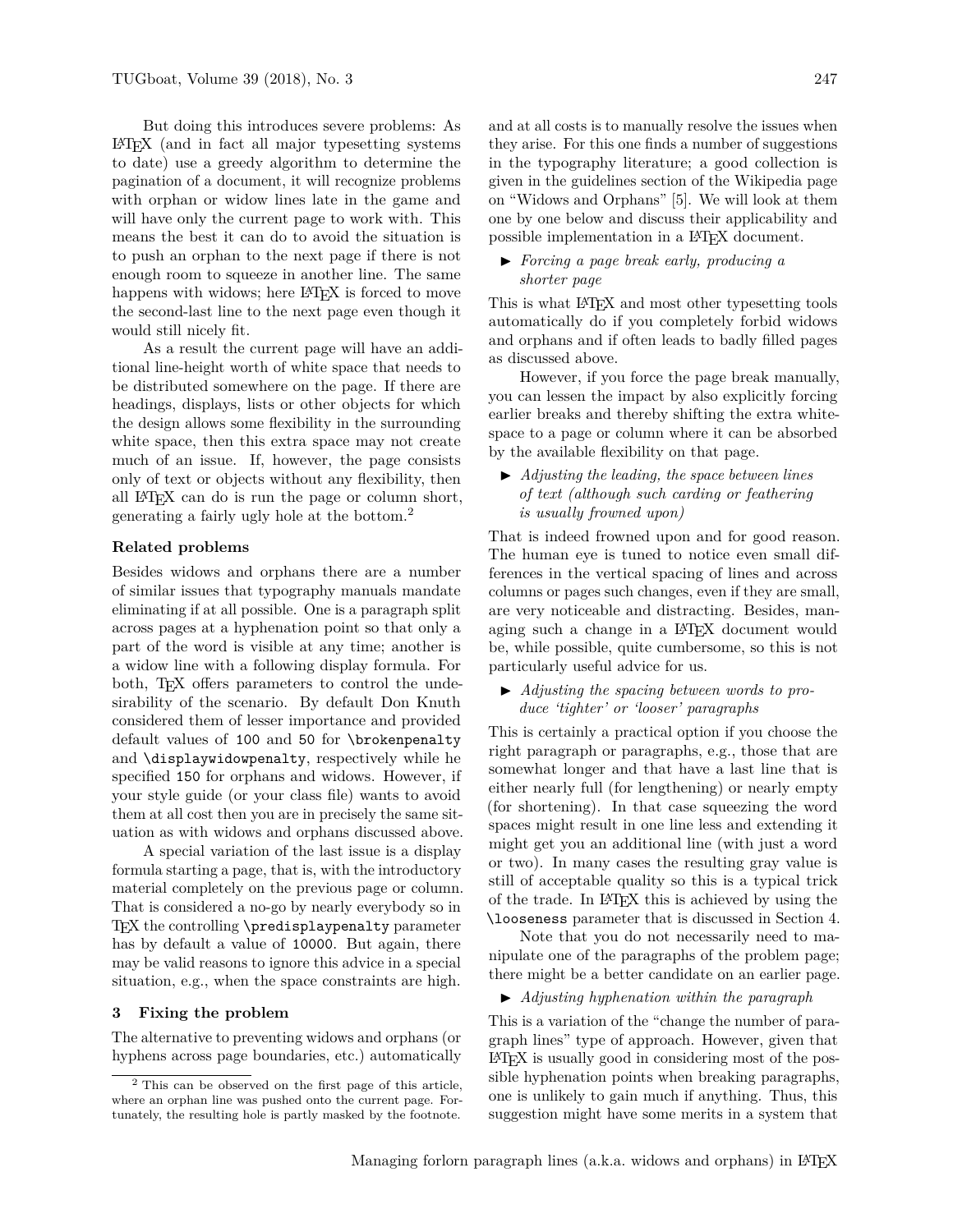does not hyphenate well (or at all) but with LATEX one is better off applying \looseness.

If you have a very badly broken paragraph because of a missed hyphenation point you should fix that anyway (by adding  $\lq$ - or a  $\hq$  hyphenation exception) regardless of whether or not there is a widow or orphan nearby.

I *Adjusting the page's margins*

Now this is an interesting approach. In contrast to changes in \baselineskip small changes in the line width are virtually undetectable without a rulerunless you make it a huge change. Unfortunately, it is not really an option when using LAT<sub>EX</sub> as the underlying T<sub>E</sub>X engine essentially assumes a fixed line width throughout, so it is fairly difficult to change that at arbitrary places.

In other words, this advice is really geared towards interactive systems where you can change the width of a text region and get an immediate reflow as a visual feedback.

I *Subtle scaling of the page, though too much non-uniform scaling can visibly distort the letters*

In principle, that would be possible with LATEX though so far nobody has implemented the necessary changes to the output routine. That

> "An orphan has no past; a widow has no future"

is, when a column or page runs short it will be scaled to the right height before attaching headers and foot-

ers. Instead of a non-uniform scaling, one could do uniform scaling and adjust the horizontal widths of headers and footers accordingly.

However, that approach has issues already discussed: Scaling means we get a different leading (though this time the characters will also grow). And if we do non-linear scaling, i.e., only vertically, then we will distort characters and from a certain point onwards this will also be noticeable. So it is questionable whether this will actually improve the situation.

### I *Rewriting a portion of the paragraph*

This is obviously something you can do only if you are the author and not typesetting some text written by others. But if so, it is a valid strategy since it enables you to easily shorten or enlarge a paragraph so that your orphan or widow is reunited with other lines.

Again, there is no requirement to do this rewrite with the paragraph causing the issue (as implied by the advice); you can choose any<sup>3</sup> earlier paragraph to achieve the desired effect.

### ▶ *Reduce the tracking of the words*

Tracking in this context means adjusting the spacing between characters in a uniform way (in contrast to kerning, which means adjusting the spacing between individual glyph pairs, e.g., "AV" cf. "AV").

Figure 1 shows a line of text with different amounts of tracking (negative and positive) applied. Clearly by applying tracking one can shorten or lengthen a text. However, when comparing the lines side by side it is also obvious that the gray value of words changes fairly rapidly too. Thus even with small tracking values, changes may become noticeable and thus distracting. To illustrate the point this article contains one manipulated paragraph; see if you can spot it— perhaps it was on an earlier page and you thought: hmm that doesn't look quite right. $4$ 

On the whole, common typographical advice is to *not use* tracking for such purposes or, if there is no better alternative, then only with very small tracking values in which case there may not be any noticeable effects on the paragraph length unless you are lucky. It is possible to experiment in LATEX if you load the microtype package and use, for example, \textls.

> I *Adding a pull quote to the text (more common for magazines)*

Pull quotes are catch phrases from the text that are "pulled out" and

typeset prominently again in a different place, typically in a larger and often different font. They serve as eye catchers and if carefully chosen will give the reader a preview of the content or main points of an article.

The design needs to clearly distinguish them from other display material, e.g., there should be no way to confuse them with headings, etc. In twocolumn texts this is often done by placing them in a window with both columns flowing around them (as shown on this page), but placing them into the content of one column is also often done.

Placing them within a single column is fairly easy in T<sub>F</sub>X, all you need to do is to define an environment that places the material between paragraph lines (using \vadjust if used inside paragraph text).

Producing pull quotes with the column texts flowing around it, is more manual work and fairly cumbersome, but doable. On the present page, we used the wrapfig package. The approach, as well as a few others are discussed in answers to a question on Stack Exchange [3].

<sup>3</sup> Well, "any" is an exaggeration: If you change a paragraph on an earlier page the gained (or extra) space might get swallowed up by available flexibility on some intermediate page and your widow or orphan thus stays put.

<sup>4</sup> The answer is given at the end of the article.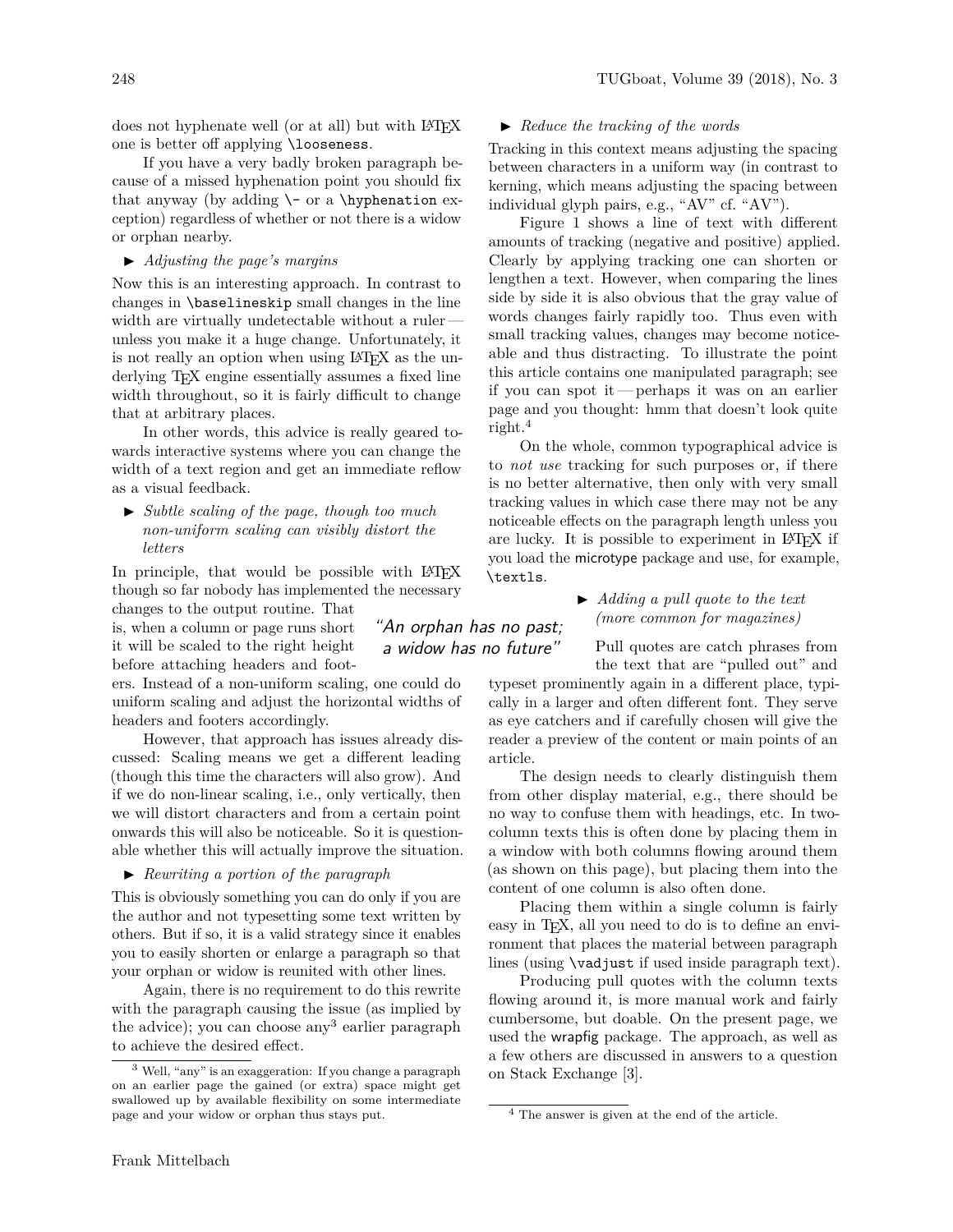Tracking is the uniform increase or decrease of spacing between glyphs. −0*.*05 em Tracking is the uniform increase or decrease of spacing between glyphs.  $−0.03$  em Tracking is the uniform increase or decrease of spacing between glyphs.  $−0.02$  em Tracking is the uniform increase or decrease of spacing between glyphs.  $−0.01$  em Tracking is the uniform increase or decrease of spacing between glyphs.  $-$  LAT<sub>E</sub>X's default setting  $-$ Tracking is the uniform increase or decrease of spacing between glyphs.  $+0.01$  em Tracking is the uniform increase or decrease of spacing between glyphs.  $+0.02 \text{ cm}$ Tracking is the uniform increase or decrease of spacing between glyphs.  $+0.05$  em Tracking is the uniform increase or decrease of spacing between glyphs.  $+0.07$  em

#### **Figure 1**: Tracking in action

As the above advice already mentions, these are more commonly found in magazine type documents, so this approach may or may not be applicable.

I *Adding a figure to the text, or resizing an existing figure*

Just like adding a pull quote, resizing a figure will obviously change the amount of material a column can hold and thus will enable us to move an orphan or widow out of harm's way. Whether or not it is a valid option depends on the figure in question; often enough graphics do offer some freedom and can be adjusted either by scaling (up or down) or by cropping, etc.

#### **Summary**

To resolve issues with widows and orphans one has to somehow adjust the amount of material typeset in the respective column or page. For LAT<sub>EX</sub> users the most promising approaches are

- forcing material from one column to the next through explicit page breaks;
- generating more or less material by lengthening or shortening some paragraphs;
- rewriting paragraphs (if you are the author);
- or resizing a float.

Adjusting the line width for a single column is rather difficult to achieve in LAT<sub>EX</sub> and therefore not recommended, even though it can lead to good results. Applying tracking seldom works well, it usually either makes no difference or results in noticeable grey-level differences.

Using pull quotes is similar to changing or resizing floats or modifying paragraphs. However, the quotes carry meaning and so you can't simply add one arbitrarily for the sake of better pagination. Thus, adding or moving them around is a bit like changing the document structure and you therefore have to be careful not to sacrifice semantics for form. This makes them a less desirable approach.

Scaling the page or changing the leading is typographically rather questionable, so these can't be

recommended (besides their being rather complicated to achieve with  $\text{LFT}(\text{X})$ .

In any case, it should be noted though that all approaches are manual and thus the adjustments will become invalid the moment there is a document change that modifies the amount of material typeset. It is therefore of paramount importance to manually fix widows and orphans only at the very last stage of producing the final document. Otherwise all the effort might be in vain and will need to be undone or changed over and over again.

The situation would be somewhat different if TEX was extended to globally optimize pagination rather than applying a greedy algorithm as it currently does. Some theoretical work in that direction has been carried out in recent years by the current author and it may eventually lead to a production-ready system using LuaT<sub>EX</sub> [7, 8]. However, at present it is available only in a private prototype implementation and can't be used with vanilla LATFX.

# **4 Using TEX's** \looseness **approach**

T<sub>EX</sub> (and therefore L<sup>AT</sup>EX) uses a globally optimizing line-breaking algorithm to find the best breaks for a given paragraph based on a given set of parameters. One can ask TEX to try to find a solution (within given quality boundaries) that is a number of lines longer or shorter than the optimal result. If such a solution exists it will be used; if not, then TFX will try to match the request as closely as possible.

The paragraph will still be optimized (under the new conditions), i.e., its overall gray level will be fairly uniform, etc., but, inevitably, the inter-word spacing will get looser or tighter in the process.

To activate this feature you need to set the parameter \looseness to the desired value. This has to be done directly in front of (or within) the paragraph text via low-level TEX syntax

```
\looseness=1 % to lengthen by one line
% % <- no blank line here!
The text that gets manipulated ...
as there is no LATEX interface available.
```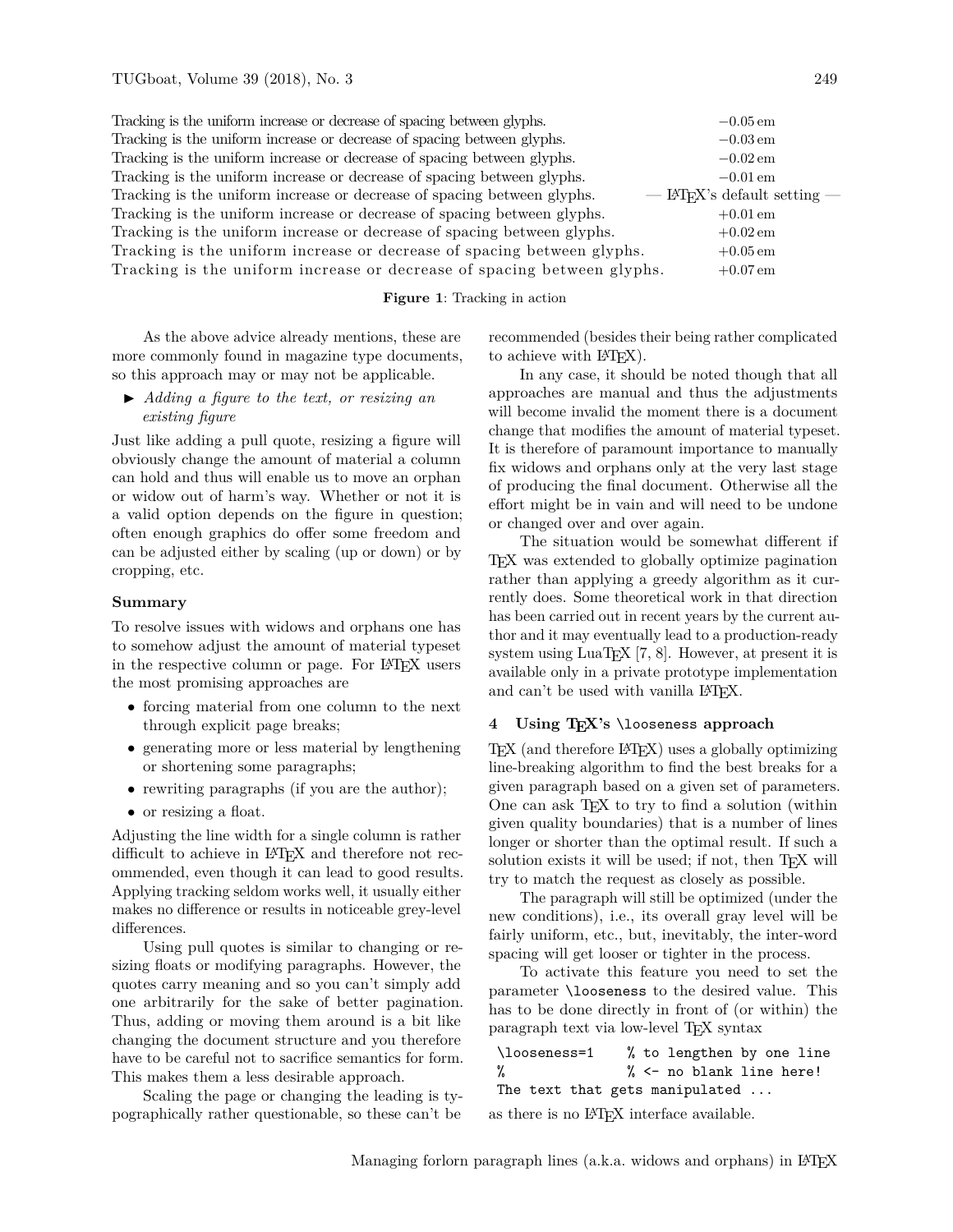TEX automatically resets the value to zero whenever a \par command or blank line is encountered; thus it will affect at most one paragraph.

A value of -1 has the best chance to work if the last line is already nearly empty (and the paragraph is of reasonable length). Lengthening is somewhat easier as inter-word spaces can stretch arbitrarily (as long as they do not exceed the \tolerance), whereas they can shrink by only a fixed amount. But again there is a better chance for success if the last line is already (nearly) filled.

So far so easy, but there are a few pitfalls that need to be avoided: First of all, with a positive value of  $\lozenge$  looseness TEX will usually move only a single word or even part of a single word into the last line, as this way there is more material in the others and thus less stretching of the inter-word spaces necessary. As this usually looks rather ugly, it is best to tie the last words together by using  $\tilde{ }$  and if necessary prevent hyphenation of the last word by placing an \mbox around it.

Secondly, lengthening of a paragraph may go horribly wrong (as shown here) if the document is set with a high \tolerance value, e.g., most definitely when a  $\simeq$  declaration is in force.

The \tolerance defines how bad a line can get while still being a candidate for the linebreaking algorithm and \sloppy (or sloppypar) simply sets this tolerance nearly<sup>5</sup> to infinity, i.e., arbitrarily bad lines are acceptable and thus you might end up with a paragraph like this one (where we asked for two extra lines and got them). With a lower \tolerance value that would never have happened: TEX would have refused to produce a result like this.

Seeing the previous paragraph you might ask yourself why one would want to use a high, let alone infinite, \tolerance at all. The reason is that this caters for situations where line breaking is very difficult. If there is a better solution with a lower tolerance value TEX would use it, but if not it could still proceed. So normally we wouldn't see such bad paragraphs even with a high tolerance in force (it just means that TFX evaluates more candidate solutions). But if we apply **\looseness** we explicitly ask TFX to deviate from the optimal number of lines and to fulfill this request TEX may resort to a solution with bad lines that nobody would want.

# **5 Identifying pages with widows or orphans**

If the document class you use sets \widowpenalty and  $\clap{\text{clubpenalty}}$  to 10000, then LAT<sub>E</sub>X will automatically prevent widows and orphans, i.e., an orphan is forced to the top of the next page or column; and the same with the line preceding a widow. The downside, as discussed previously, is partly empty pages and if space is a premium (for example, if your conference paper is not allowed to be more than X pages in total) then this is a possible problem. Thus you are better off allowing widows and orphans (by changing the parameter values) and manually correcting them in one way or another.

The question then becomes, how do you identify the problematic page breaks without manually going through the printout of your document and searching for them? While that is certainly an option it is error prone and it would be much nicer if LATEX (even if it can't automatically resolve the issues for you) at least identifies them so that you only have to check the problem pages.

This is possible by simply loading the package widows-and-orphans. <sup>6</sup> This package adjusts the parameter values slightly so that so that all possible combinations lead to distinctive numbers. For example, instead of the LATEX default values it would choose

| \widowpenalty                                           | $= 150$ |
|---------------------------------------------------------|---------|
| \clubpenalty                                            | $= 152$ |
| $\displaystyle\bigcup\limits_{x}$ displaywidowpenalty = | - 50    |
| \brokenpenalty                                          | $= 101$ |

so that it can distinguish between a widow and an orphan (\widowpenalty or \clubpenalty) or a display widow that comes together with a hyphen at the break  $(\text{displaywidth})$ . In case you wonder why 151 wasn't used: that value is already used by LAT<sub>F</sub>X for **\@medpenalty** which you get if you issue \nopagebreak[2]. By making sure that all technically possible combinations lead to unique numbers it is only necessary to look at the penalty of the page break to determine whether or not that break exhibits one or more of the problems. So at any page or column break the \outputpenalty is inspected and depending on the findings a warning or error is generated that can then be checked and corrected manually.

To ease this process further the package has a number of key/value options. The check option determines how findings are handled: the default

 $^5$  In the early days of IATEX  $\simeq$  used to set the tolerance to 10000 (i.e., TEX's infinity) but that tended to produce even more bizarre looking paragraphs: T<sub>E</sub>X then made one line<br>really, really bad and all others perfect, and all others as that looked to the optimizer to be the best solution.

 $^6$  The implementation of the package (which is written in the expl3 programming language) is documented in a separate article in this TUGboat issue [9].